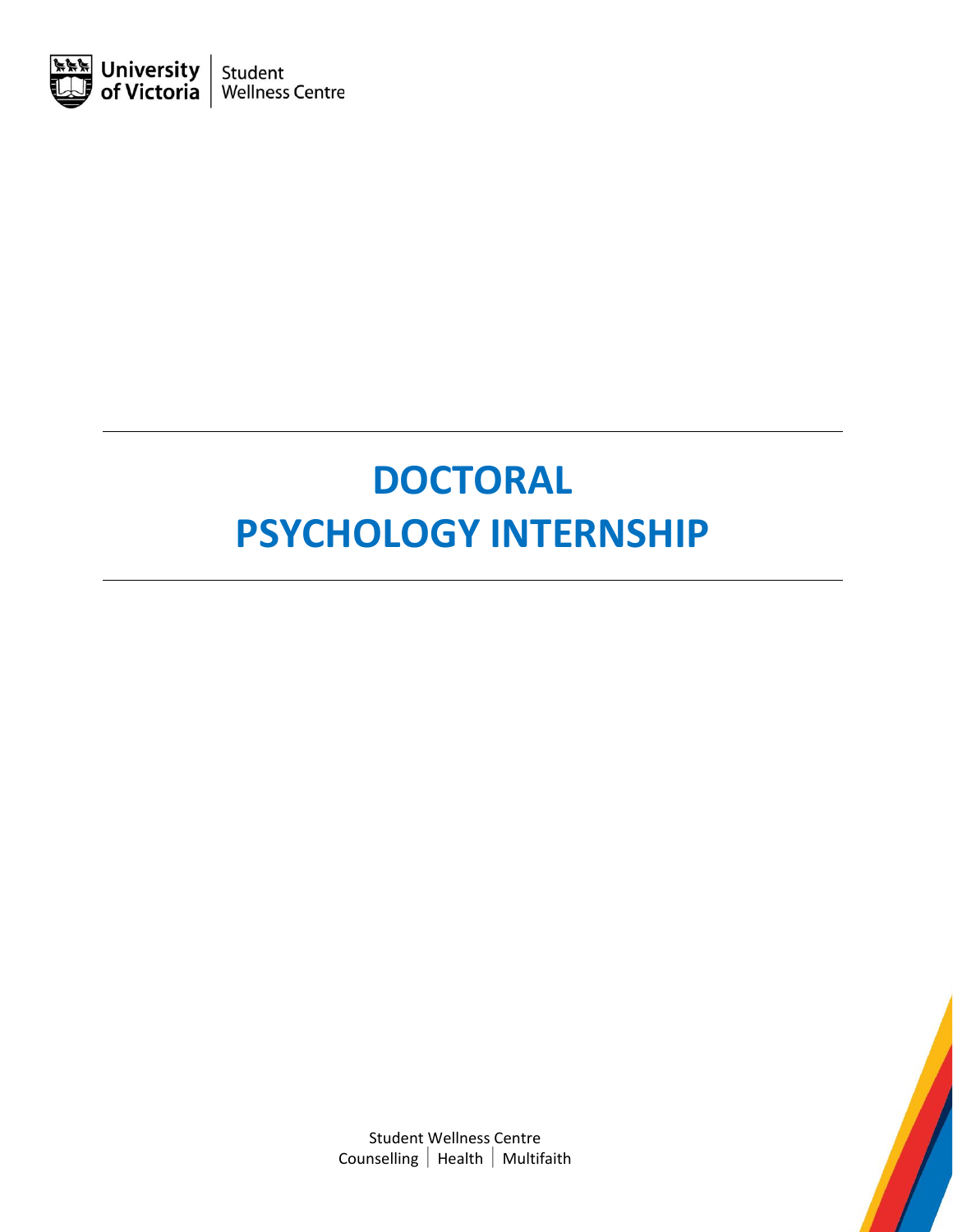## **University of Victoria Student Wellness Centre Counselling 2022-2023 Doctoral Internship Program Brochure**

Counselling at the University of Victoria (UVic) Student Wellness Centre (SWC) provides psychological services to UVic students, as well as consulting services to members of the University community. Our Doctoral Psychology Internship Program adopts a scientistpractitioner model to ensure ethical and evidence-informed practice, and is designed to be generalist in nature.

# **THE SETTING**

We acknowledge and respect the lak<sup>iv</sup>an peoples on whose traditional territory the university stands, and the Songhees, Esquimalt and WSÁNEĆ peoples whose historical relationships with the land continue to this day.

Counselling is a part of the Student Wellness Centre located in the Health and Wellness Building on campus and provides individual and group counselling to undergraduate and graduate students currently enrolled/registered at UVic. The Student Wellness Centre is also comprised of Health and Multifaith, and is designed to offer a multi-disciplinary and collaborative student wellness experience. The Student Wellness Centre operates Monday through Friday from 8:30am-4:30pm, with occasional outreach activities (e.g., orientation events, workshops, crisis debriefings/support) taking place outside of these hours. The majority of the student population ranges in age between 17-24 years, with a number of students who would be classified as mature students. Common concerns that bring students to counselling include mood difficulties and anxiety, stress, relationship difficulties, transition and adjustment, body image and eating disorders, identity, career issues/questions, addiction, and sexuality. At Counselling, we are a team of counsellors, social workers, and psychologists working within a predominantly brief intervention model, and engaging in clinical practice utilizing a range of approaches (e.g., ACT, CBT, IPT, DBT, mindfulness, somatic experiencing/transformation). Career exploration can occur in individual sessions (informally and/or through career assessments) or in workshops and groups offered each semester. In the Student Wellness Centre, students can also meet with a physician, nurse, Counselling Consultant, psychiatrist, spiritual care provider and/or Elder. Our group programming is continually evolving to meet the needs of the student population; current information about group offerings can be found on our website: [https://www.uvic.ca/services/counselling/groupsworkshops/index.php.](https://www.uvic.ca/services/counselling/groupsworkshops/index.php)

As a unit within Student Services at UVic, Counselling is involved in a number of interunit collaborations on campus. This includes counselling specific efforts (e.g., Indigenous counsellors available in collaboration with the Office of Indigenous Academic and Community Engagement; group counselling offerings in partnership with Multifaith), multi-disciplinary care coordination (e.g., Centre for Accessible Learning, Office of Student Life Student Outreach and Support Managers, Residence Services), and event-based partnerships (e.g., "Five Ways to Say Hello" in collaboration with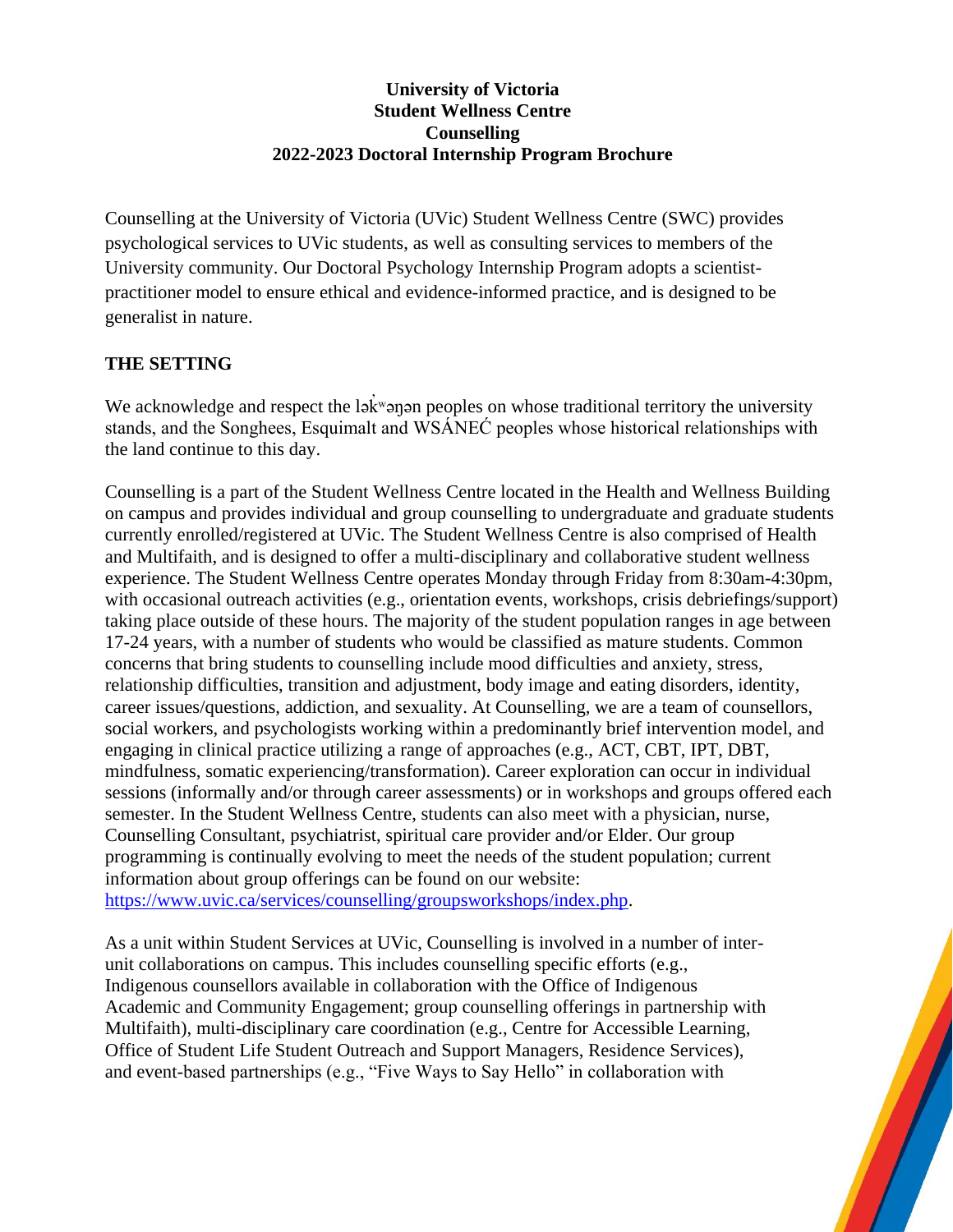Equity and Human Rights and International Student Services). Such campus collaborations offer a rich and diverse learning experience for interns at Counselling.

## **Diversity Statement\***

At Counselling, we work with students, staff/faculty, and other practitioners who embody a wide variety of diversity dimensions, such as indigenous heritage, country of origin, gender, race, ethnicity, sexual orientation, age, physical ability, religion and spirituality. We respect the dignity and worth of all individuals and embrace human diversity within a warm, accepting, and confidential environment. We are committed to the celebration of diversity, promotion of social justice, and the development of multicultural competence/humility for our staff and trainees.

Counsellors provide a confidential and inclusive atmosphere in which students can explore any topics or situation and discuss any concerns they may have. Students are supported in working through their problems, to develop self-awareness, and to overcome problems by using new strategies.

\* We are actively engaging in a consultation process around the Diversity Statement so that it can best reflect the current language and standards, and incorporate diverse perspectives from our SWC team members.

# **The Internship Program**

The Internship is one of three training programs at Counselling, in addition to the Advanced Counselling/Psychotherapy program and a First Year Counselling Practicum program. Each year from September to April, there is a cohort of practicum counsellors who are supervised as they offer direct clinical services. They typically are from several UVic academic departments, including Counselling Psychology of the Faculty of Education, the CPA accredited Clinical Psychology program of the Psychology Department, and School of Child and Youth Care with Faculty of Human and Social Development. We also accept applications from and are building relationships with other universities across Vancouver Island and Canada to expand the interdisciplinary nature of our training program. See Advanced Counselling/Psychotherapy Practicum program: [https://www.uvic.ca/services/counselling/opportunities/practicum/index.php\)](https://www.uvic.ca/services/counselling/opportunities/practicum/index.php). We currently have two doctoral students engaged in our internship program and four students in our Advanced Practicum program. Our training programs have an inter-disciplinary emphasis, offering a rich developmental environment in which interns can realize their potential as members of a diverse inter-professional team. The range of experiences and opportunities our site provides is ideally suited to candidates looking to develop strong generalist skills with an adult population. The internship with Uvic Counselling is a fulltime 12 month program wherein the intern completes a total of 1600 hours engaged in training on site.

As a complement to our generalist training program, our internship also includes components we view as unique and as strengths of our program. We place a strong emphasis on attending to diversity, which is reflected in the structure of our clinical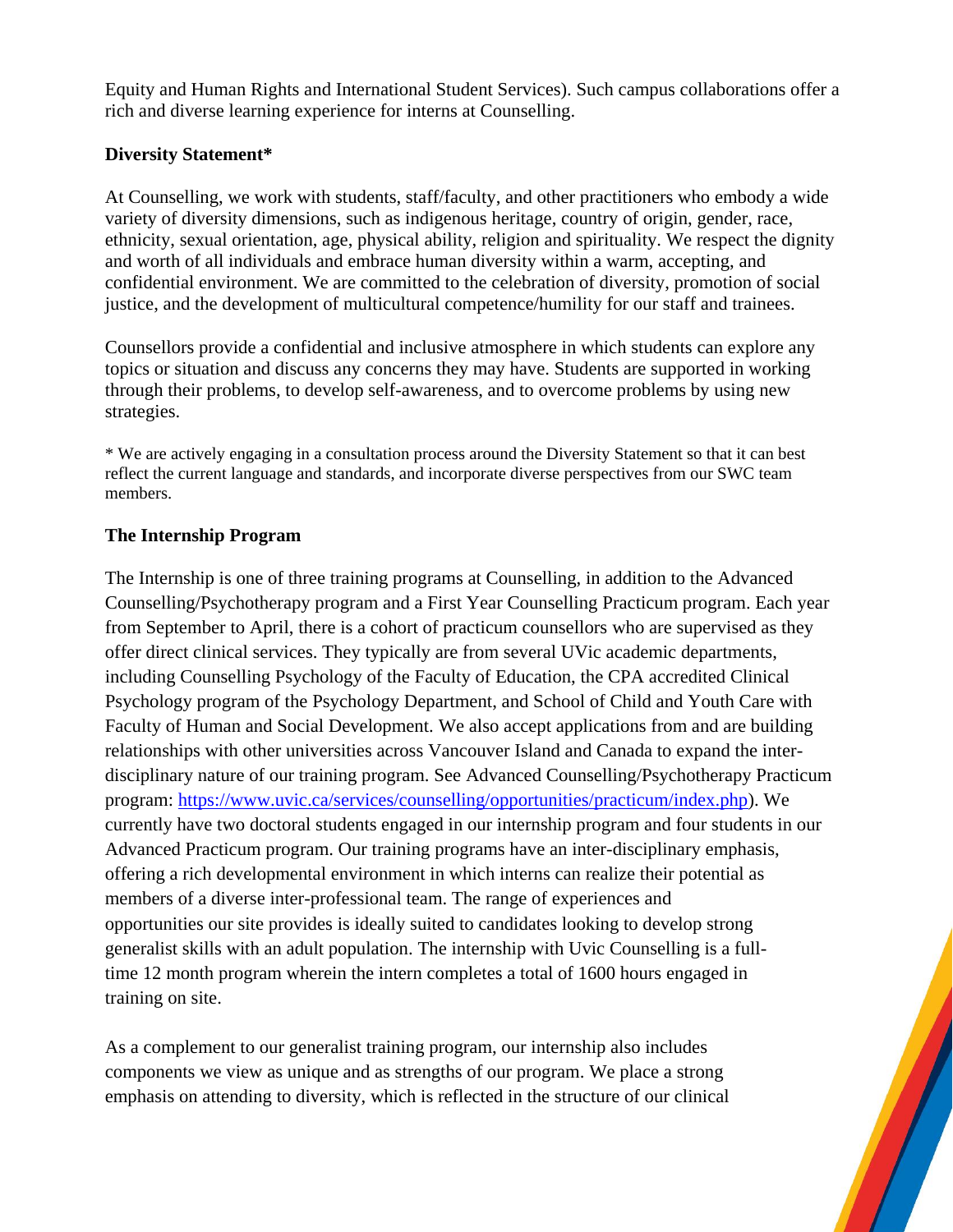team, our seminar series, and the priorities Counselling has set around supporting students of diverse backgrounds. Interns have the opportunity to engage in clinical and community work in areas such as supporting trans and non-binary students, Indigenous students, and International students. Counselling has established inter-unit service collaborations with other service providers/units on campus; therefore, opportunities for direct clinical work and indirect educational experiences are available through UVic Eating Disorder Collaborative, Health, and MultiFaith (e.g., inter-disciplinary eating disorder case consultation; psychology in primary care; group co-facilitation with a Spiritual Care Provider). In the summer of 2020, Counselling and Health, along with Multifaith, integrated to create the Student Wellness Centre, which provides additional opportunities for inter-disciplinary collaboration and consultation, and training.

Our clinical team is multidisciplinary and practices from a range of theoretical perspectives and clinical approaches, including (but not limited to) Cognitive Behavioural, Interpersonal, Family Systems, Somatic Experiencing, and Brief Solution Focused. The intern has a range of opportunities to engage with clinical staff in different roles (e.g., group co-facilitator, case consultation), thus gaining exposure to different ways of working. Supervision of graduate level students completing studies in a range of disciplines related to the counselling field (e.g., Counselling Psychology, Clinical Psychology, Child and Youth Care) is a core activity for interns completing our program. In addition, there are opportunities to deliver didactic seminars to the team of practicum counsellors. For a more comprehensive outline of the internship program, please refer to page 5-6 of this document.

We will be accepting applications for two doctoral internship positions for the 2022/2023 academic year. **Application deadline: November 15, 2021, APPIC Member Number 1869**.

The internship will begin August 22, 2022. The annual stipend is \$30,000. In addition, interns will receive 15 days of paid vacation, all statutory holidays, 5 days and \$500 for professional development activities.

## *Internship Philosophy and Goals*

At Counselling of the Student Wellness Centre at UVic, interns are viewed as early emerging professionals who are engaged in much of the same activities as the rest of the clinical team. Interns have access to the same on-site training/professional development opportunities as clinical staff, and are included in the weekly case conferences and monthly SWC team meetings. All staff members of Counselling are integral to the learning and training environment and interact regularly with the intern in a supervisory role over the course of the internship year. We strive to create a learning and work environment that is supportive and collegial, committed to professional development in the service of the client population with whom we work, and respectful of individual differences. We value the contribution of the intern to our team and welcome the knowledge they also bring to share with the team, site, and broader institution. **Goals:**

1. To provide exposure to a breadth of presenting concerns within a diverse university student population;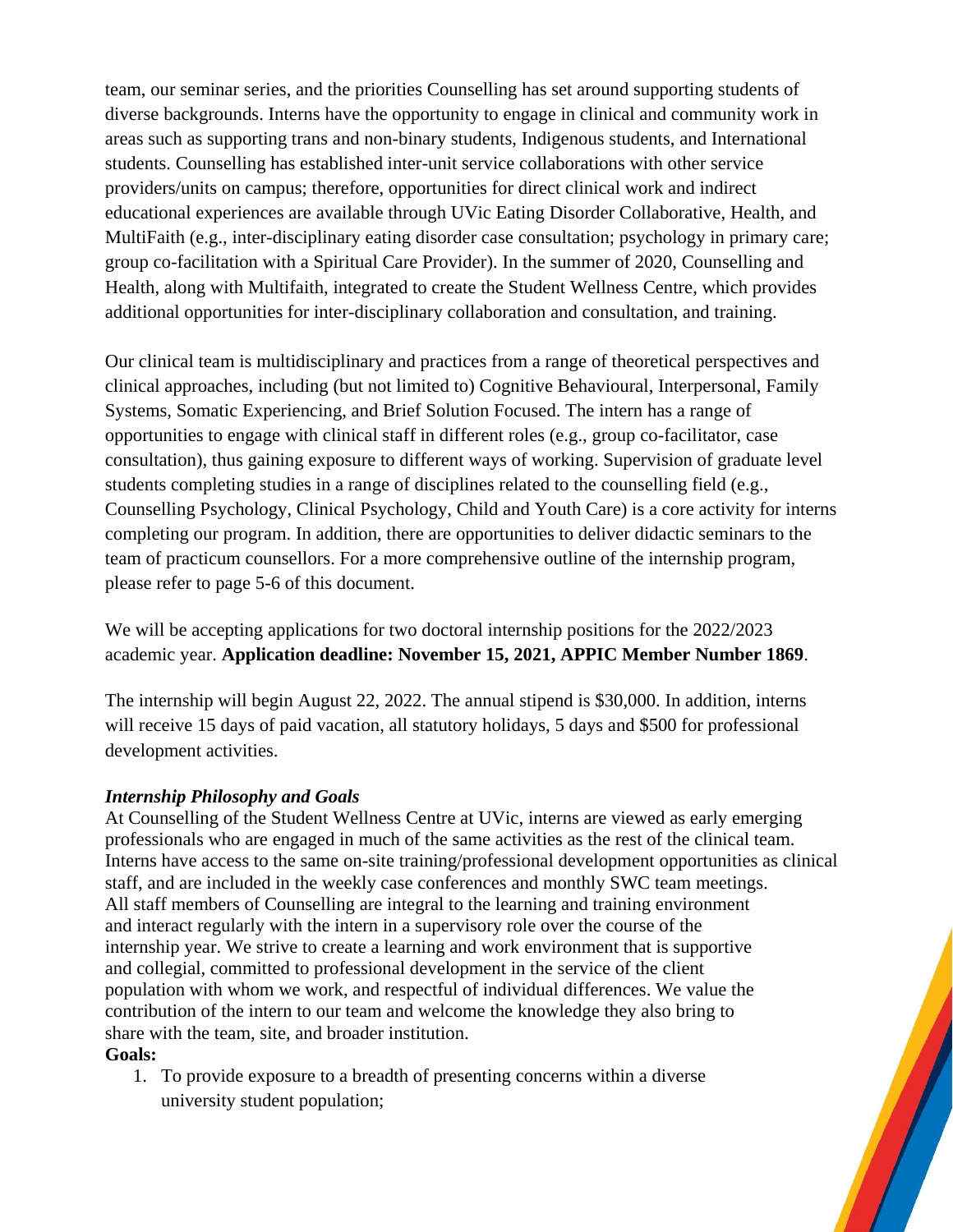- 2. To provide interns with exposure to and training in various approaches to assessment, as relevant to a collaborative, multidisciplinary university context;
- 3. To provide interns with in-depth training in a variety of therapeutic modalities used to address a wide range of mental health and wellness issues relevant to a university context;
- 4. To provide interns with exposure to the regular, consistent, and integrated application of a diversity lens, and associated intersectionalities, in the clinical work of a psychologist in a university setting;
- 5. To provide interns with in-depth training in and exposure to the provision of supervision;
- 6. To provide interns with training in the delivery of various models of group counselling (e.g., psycho-educational, experiential, process-based, skill-based);
- 7. To provide interns with experience in the role of "consultant" to the larger campus community to foster the development of consultation skills relevant to a psychologist in autonomous practice. This may include engaging in outreach activities and consulting as a member of on-campus multidisciplinary contexts (e.g., committees related to supporting students);
- 8. To foster the development of the intern's approach to collegial practice in a multidisciplinary setting;
- 9. To provide interns with an in-depth understanding of jurisprudence relevant to their practice as a psychologist.
- 10. To provide interns with training under a scientist-practitioner model to highlight the importance of evidence-informed practice as a psychologist.

## *Internship Activities*

Note: We are structuring our program around the criteria outlined for registration with the College of Psychologists of BC. However, for any prospective registrant with the College, it is the intern's responsibility to ensure qualifications being met with the College.

## Direct Service

Direct service includes providing individual and group counselling to university students presenting with a range of concerns, including depression, anxiety, relationships, career, body image and disordered eating, cultural adjustment and issues of diversity, substance use, and trauma. Informal intake/mental health assessment and risk assessment are also included in direct service hours. Direct service hours will reflect at least 25% of the intern's total internship experience (ranging from 8-12 hours per week). Formal assessment such as psychodiagnostics or cognitive/psychoeducational assessment is not currently a component of Counselling programming.

## Indirect Service

Indirect service relates to the administrative tasks associated with clinical work, including writing case notes, consultation with clinical staff or other campus professionals, responding to emails, preparing supporting documentation for students, videotape review, and preparing for professional development activities.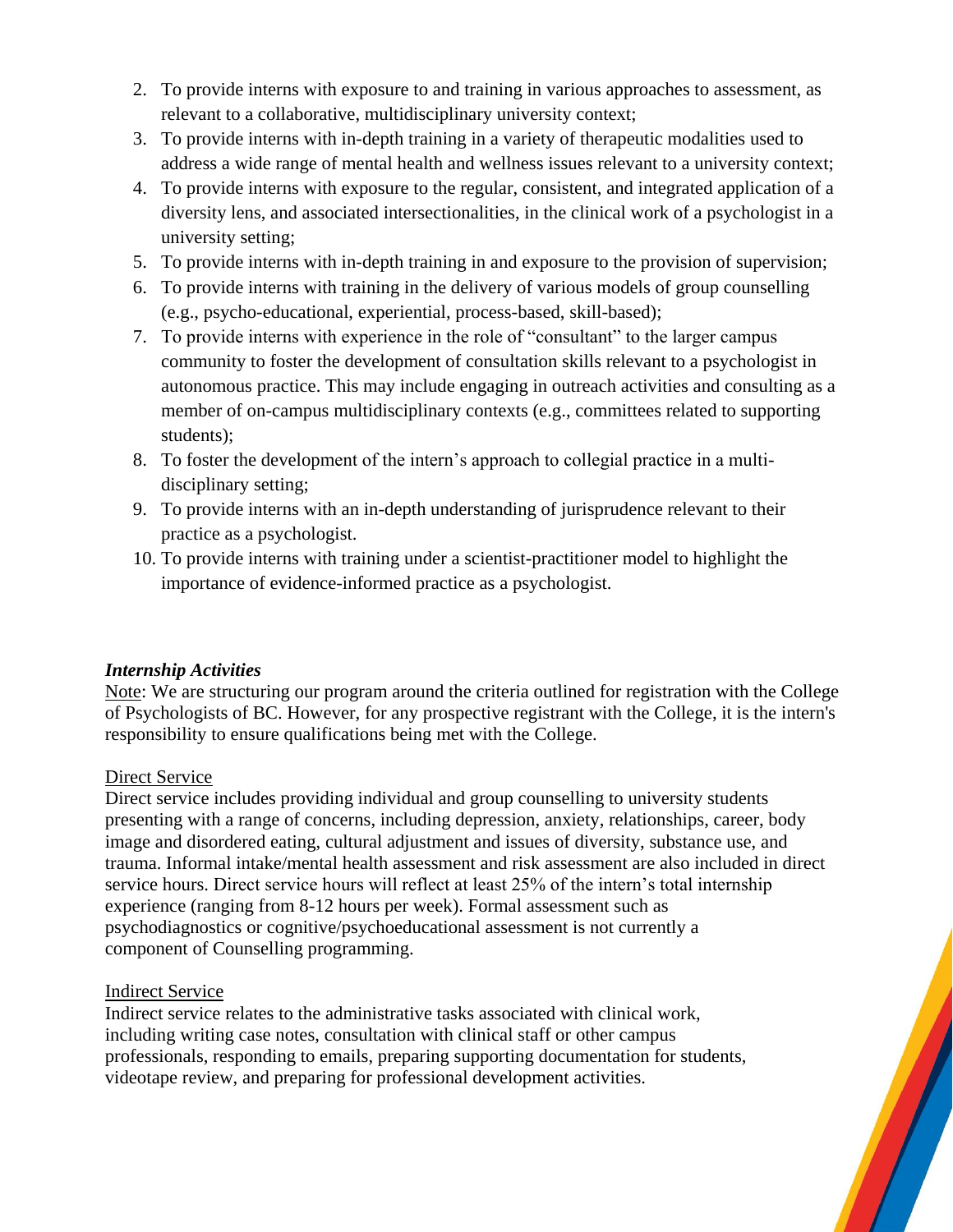## Supervision and Case Management

Interns will receive weekly individual supervision from a Registered Psychologist directly related to their clinical and professional development. Supervision will typically consist of 4 hours per week, and may also include informal consultation with clinical staff and/or direct supervisor. Participation in weekly case consultation with all clinical staff is another activity of supervision (and is also, at times, included as a component of didactic activities).

Interns will also have the opportunity to supervise graduate level practicum students completing a 4-month practicum placement with Counselling. Interns will supervise both the individual and group work of practicum counsellors, and will also receive their own individual and group supervision of their development as a supervisor.

#### Didactic

Interns will receive 35 hours of orientation at the outset of the internship program, and will participate in our weekly training seminar series (2 hours weekly). Interns are expected to participate in all professional development opportunities organized through Counselling. Interns will also participate in at least five days of professional development activities organized by the intern (e.g., attending a clinical conference, enrolling in a clinical workshop/seminar).

#### Research

Interns will have 3 hours per week to focus on research either related to his/her/their own dissertation research or to engage in research associated with Counselling delivery, activities, and/or learning outcomes.

## Administrative

Interns will participate in staff meetings and/or serve as a representative on relevant committees. Staff meetings occur once weekly for 1.5 hours.

## **Core Competencies:**

Core competency training follows a developmental model, with the progression and sequencing of training beginning with more supervision and scaffolding at the start of internship, and then moving toward increasing independence in practice over the course of internship and as competency is demonstrated (e.g., co-facilitating a group initially, and then leading a group). This training structure is meant to support the intern to move toward autonomy/independent practice, well-rounded skill sets, and areas of specialization. Our internship program has 8 core competency areas, which include: (1) individual counselling, (2) assessment, (3) group counselling, (4) supervision, (5) outreach and consultation, (6) applied research, (7) diversity, and (8) professional ethics.

Training in core competency areas comes from didactic learning opportunities, groupbased consultation, one-on-one supervision, and independent learning undertaken by the intern. Training in core competency areas is provided in a weekly seminar (1-2 of weekly hours) and is organized in a didactic and interactive format. In addition to the didactic component, relevant scholarly literature will be identified as preparatory work. Seminars will be delivered by the clinical staff of Counselling, highlighting the expertise of individual practitioners and overseen by Registered Psychologist supervisors responsible for the internship program. Our internship site has also worked to establish relationships with another internship site, which has afforded opportunities to participate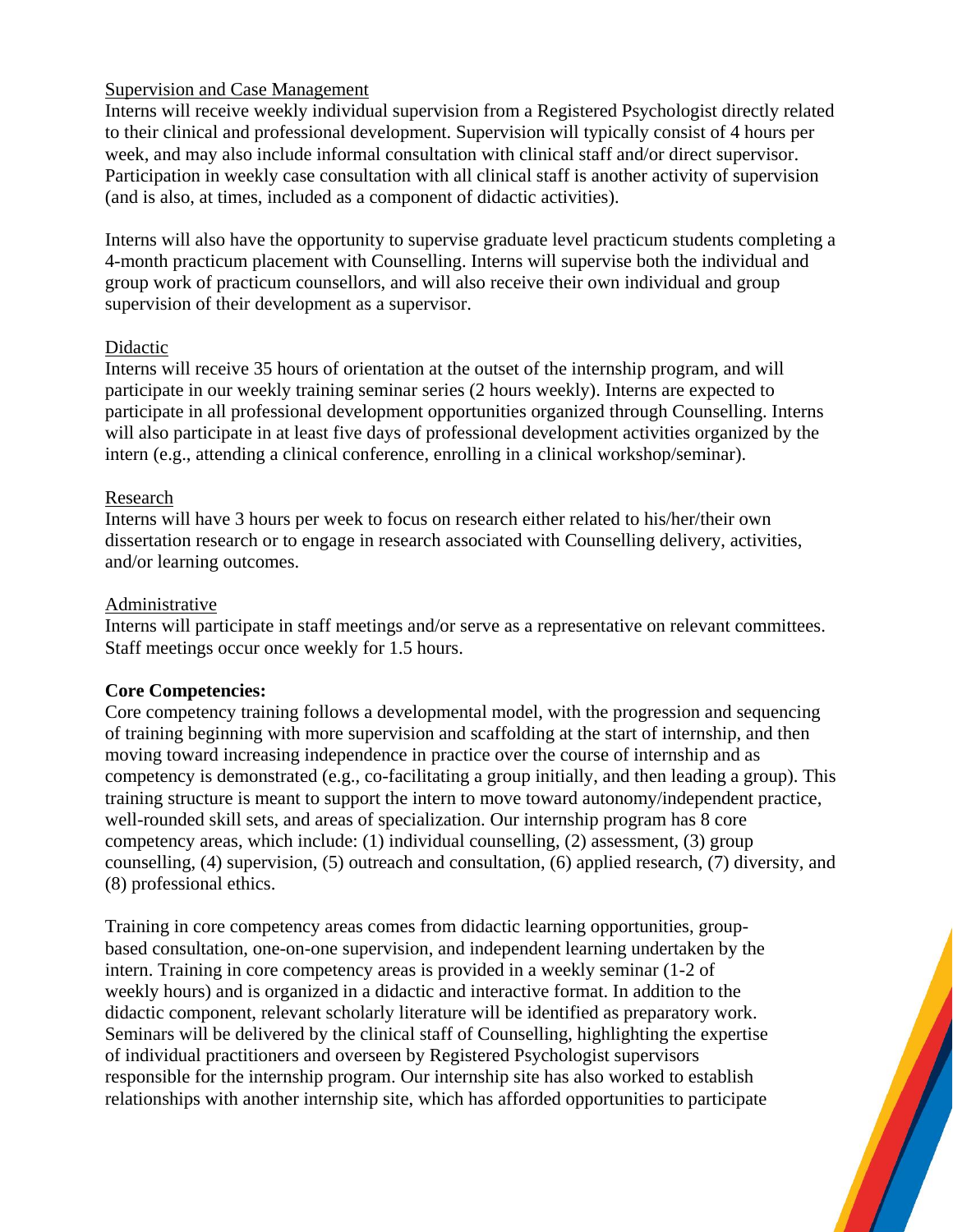in some additional seminars. Other professional development opportunities will be organized throughout the year, and will be tailored to meet the intern's training goals. The intern will also participate in weekly group-based consultation (i.e., case consultation) with all members of the clinical staff, which focuses on case conceptualization and treatment planning, clinical intervention, contextual and diversity considerations, addressing ethical and professional issues, and practitioner reflexivity. Training also occurs in the context of individual and group supervision, and through the intern's involvement in outreach and program development activities. Independent study will be undertaken by the intern as it relates to their/his/her learning goals and learning edges in clinical work.

## **Evaluation**

Formal evaluations will take place at the mid-point and end of the internship program, with the purpose to provide feedback to the intern on professional growth and development. These evaluations will also be shared with the applicant's host institution as documentation of the intern's progress. Informal evaluation will occur throughout the year, with regular intervals at 3 month milestones.

Evaluation is designed to be a collaborative process, and interns are also asked to provide feedback about the internship and supervisory experience. Interns will receive detailed information about the evaluation procedures, including due process protocol, at the outset of the internship program.

## **Clinical Supervisors**

## *Dr. Rita Knodel (she/her) Registered Psychologist (R.Psych) Director at the SWC (Counselling & Multifaith)*

As the Director of the Student Wellness Centre (SWC), I am pleased be leading these vital student supports for our campus. I worked as a registered psychologist on the Counselling team for 12 years prior to becoming the Director. I did both individual and group counselling and I coordinated the practicum and internship programs, supervising many counsellors/psychologists in-training. I am excited to be leading the ongoing integration of UVic's Counselling, Health and Multifaith services. I have been a visitor on unceded Lekwungen and WŚANÉC traditional territories where I have lived and worked for the majority of my life. Working to create healthy and welcoming settings at UVic for Indigenous students is a priority for me. Many harms have been done to generations of our Indigenous peoples in the name of education, health and religion. As a director and leader on campus, I will work to better understand the needs of Indigenous students and to provide spaces and services that are respectful and supportive of them in their academic journeys, through a continuous process of relationship, reflection and improvements. Since becoming the director, I do very limited direct student counselling. Instead I have worked on the development of the University of Victoria Student Mental Health Strategy which was launched officially in October 2014. For the past 3 years I was also involved in the Canadian Post-Secondary Student Mental Health initiative responsible for the development of "Post-Secondary Student Mental Health: Guide to a Systemic Approach". This over-arching guide has informed the development of our strategy, the update of UVic Counselling and will continue to guide campus wide improvements for student mental health, well-being and optimal learning.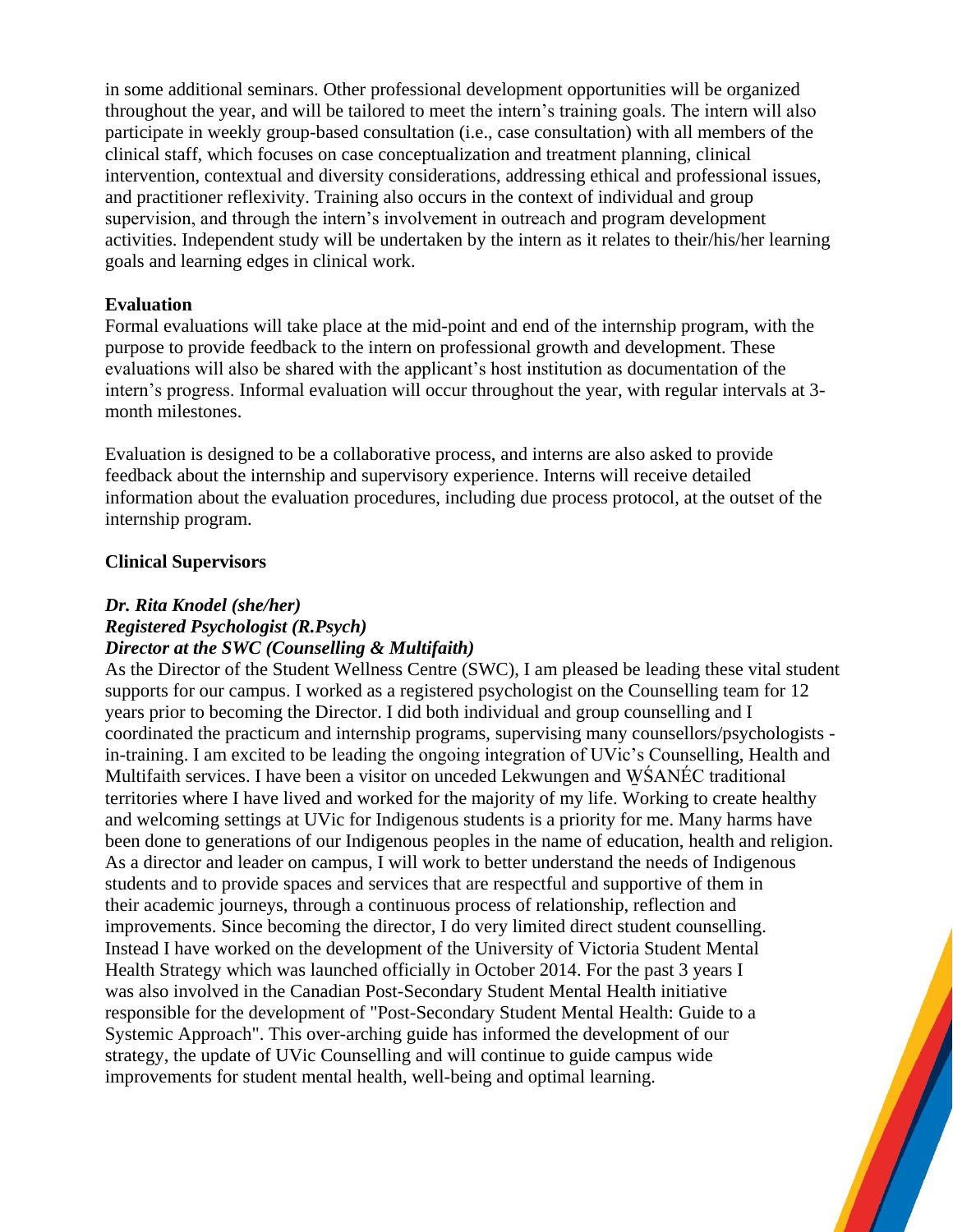#### *Dr. Ai-Lan Chia (she/her) Registered Psychologist (R. Psych) Counselling Associate Director & Training Director*

I am a registered psychologist with the College of Psychologists of British Columbia, with my doctoral degree in clinical psychology. I also had an English undergraduate and a Counselling masters' degree. I had worked in college and university counselling centres, community mental health, psychiatric inpatient, and primary care hospital settings, before I joined UVic Counselling in 2008, seeing students individually, as a couple, and in groups. I taught courses at UVic, have been appointed as Adjunct Assistant Professor by Department of Psychology, supervised graduate students clinically, and co-coordinated Advanced Counselling/ Psychotherapy Practicum program. In 2014, I took on Associate Director's role, overseeing day-to-day operations of Counselling and representing Counselling as an alternate to Director if needed. My therapy approaches draw on cognitive behavioural, mindfulness, and psychodynamic perspectives. I see psychotherapy as an opportunity for change, by clients reflecting upon their struggles and innerstrengths, and by practicing self-compassion and acceptance. I have assisted students dealing with a variety of issues, including depression, panic attacks and anxiety, eating disorder and body image, stress, life transition, and relationship challenges. As a member to UVic Collaborative Eating Disorder Clinic, I see students with varying degrees of eating disorders and collaborate with Eating Disorder program in Victoria. Working with cultural issues in psychology is another passion of mine, such as negotiating multiple identities, navigating university as an international student, and offering sessions in Mandarin Chinese.

## *Dr. Leah Wilson (she/her)*

## *Registered Psychologist (R. Psych; on leave until January 2022)*

Since 2005 I have been training and working in the counselling field with people of all ages, with a particular focus on working with youth and young adults. I have settler ancestry and have lived and worked on the land of the Coast and Straight Salish peoples for most of my life. My pronouns are she and her. I completed my Ph.D. in Counselling Psychology with the University of British Columbia and am a Registered Psychologist (#2294) with the College of Psychologists of BC. After studying and working on the Lower Mainland and Eastern Canada, I am pleased to return to the community in which I was raised. I embrace an interpersonal and humanistic approach to counselling, which means I value individuals' expertise on their own lives/lived experience, and I view the therapeutic relationship as key in supporting change/growth. From a strengths-based perspective I work to support students to develop new skills to cope with life demands and distress and to achieve their own unique goals. I believe in an individual's capacity for change and growth. I recognize that people are part of a larger network (such as family, community, romantic partners) and I am sensitive to the role different systems may play in an individual's life, struggles, and resilience. In addition to expertise in interpersonal and cognitivebehavioural therapy, I also bring a developmental and contextual approach to my work. In addition to providing counselling to all students, I have a particular focus on working to support students of diverse backgrounds. I have engaged in training related to providing culturally competent care, supporting Trans and non-binary folks, and am part of the BC Network of Trans Service Providers. I work collaboratively with individuals to determine their needs and develop a counselling plan moving forward to address main concerns.

*Dr. Krista Bloski (she/her) Registered Psychologist (R. Psych.)*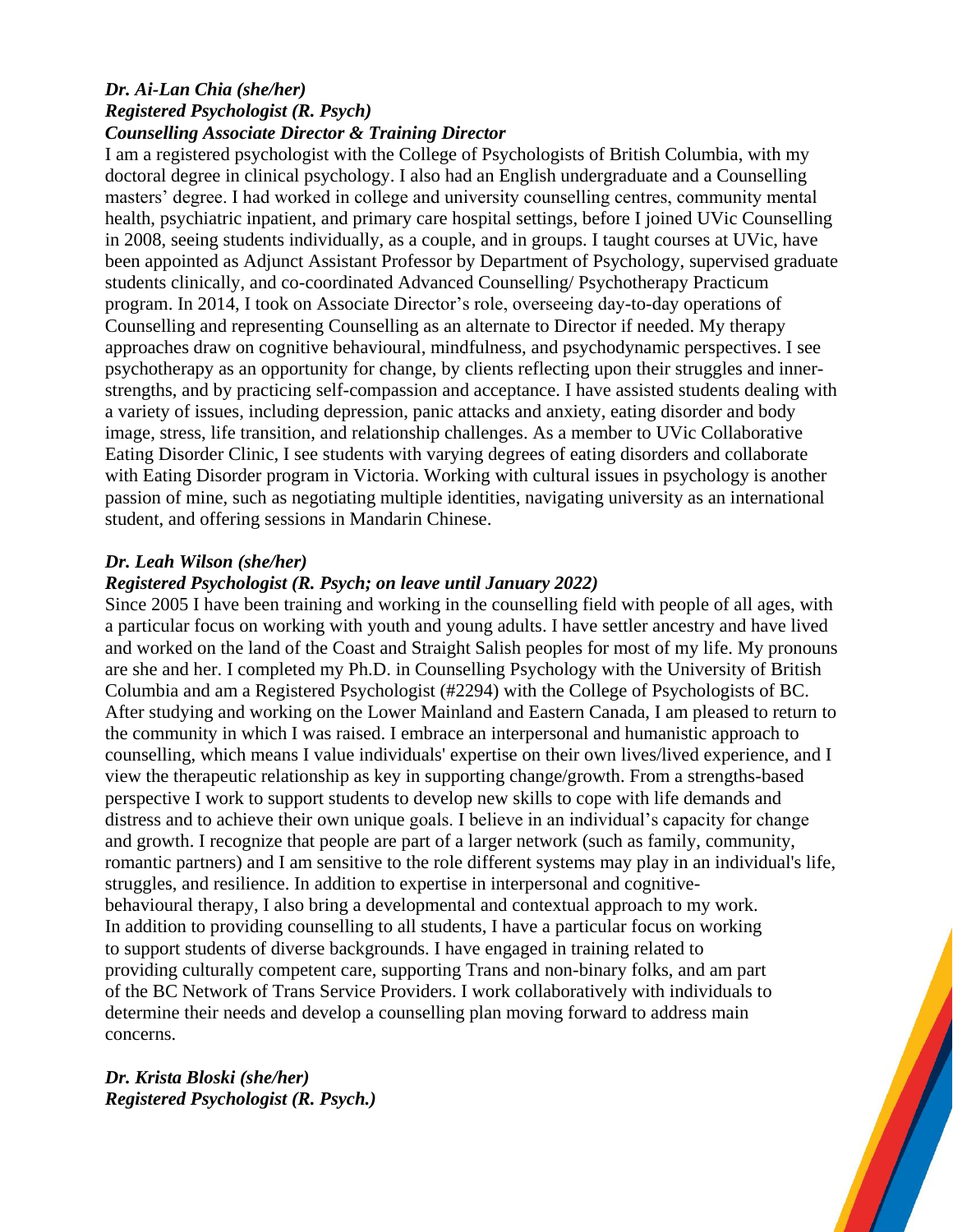I have been a visitor on the unceded and traditional territories of the Songhees, Esquimalt and WSÁNEĆ peoples since 2018. I started at UVic Counselling as a doctoral intern, and after completing my Doctor of Psychology (Psy.D) in Clinical Psychology at Adler University in 2019, I continued on at Health and Counselling in the Counselling Consultant role and as a counsellor. I am a Registered Psychologist with the College of Psychologists of BC (#2580). My work includes a variety of clinical, leadership, and administrative responsibilities. I am involved with coordinating both the internship and practicum programs, as well as providing supervision to interns and advanced practicum students. Throughout my training and professional experience, I have worked with children, adolescents, and adults of diverse backgrounds in various settings, including an inpatient psychiatric hospital, forensic/criminal justice organization, community mental health, a therapeutic day school, and private practice. My counselling approach draws from cognitive-behavioral therapy (CBT), psychodynamic theory, mindfulness-based practices, as well as dialectic behavior therapy (DBT) to tailor therapy to each individual client and their unique needs. I also believe in the importance of understanding how our past experiences and relationships can impact us, and how we can use the therapeutic alliance to explore and understand ourselves and others.

## **Student Wellness Centre Staff**

#### *Manager, Mental Health Outreach and Training*

Dawn Schell, Canadian Certified Counsellor, Certified Career Development Practitioner

#### *Counsellors*

Susan Dempsey, Canadian Certified Counsellor Roger John, Counsellor for Indigenous Students, Registered Clinical Counsellor Sheahan Letondre, Registered Clinical Counsellor Marcey Louie, Counsellor for Indigenous Students, Registered Clinical Counsellor Wendy Lum, Registered Clinical Counsellor, Registered Marriage and Family Therapist Emma Mason, Registered Clinical Counsellor Dave O'Brien, Registered Clinical Social Worker David Palmer-Stone, Registered Clinical Counsellor June Saracuse, Registered Clinical Counsellor, Somatic Experiencing Practitioner

#### *Counselling Consultant*

Krista Bloski, Psy.D., R. Psych. Sheahan Letondre, Registered Clinical Counsellor

#### *Current Interns*

Jasmine Khattra, MA, Doctoral Intern Vanessa Vegter, MA, Doctoral Intern

#### *Current Practicum Counsellors*

Julie (UVic Clinical Psychology) Elyse (UVic Counselling Psychology) Laura (UVic Counselling Psychology) Ann (City University – Counselling Psychology)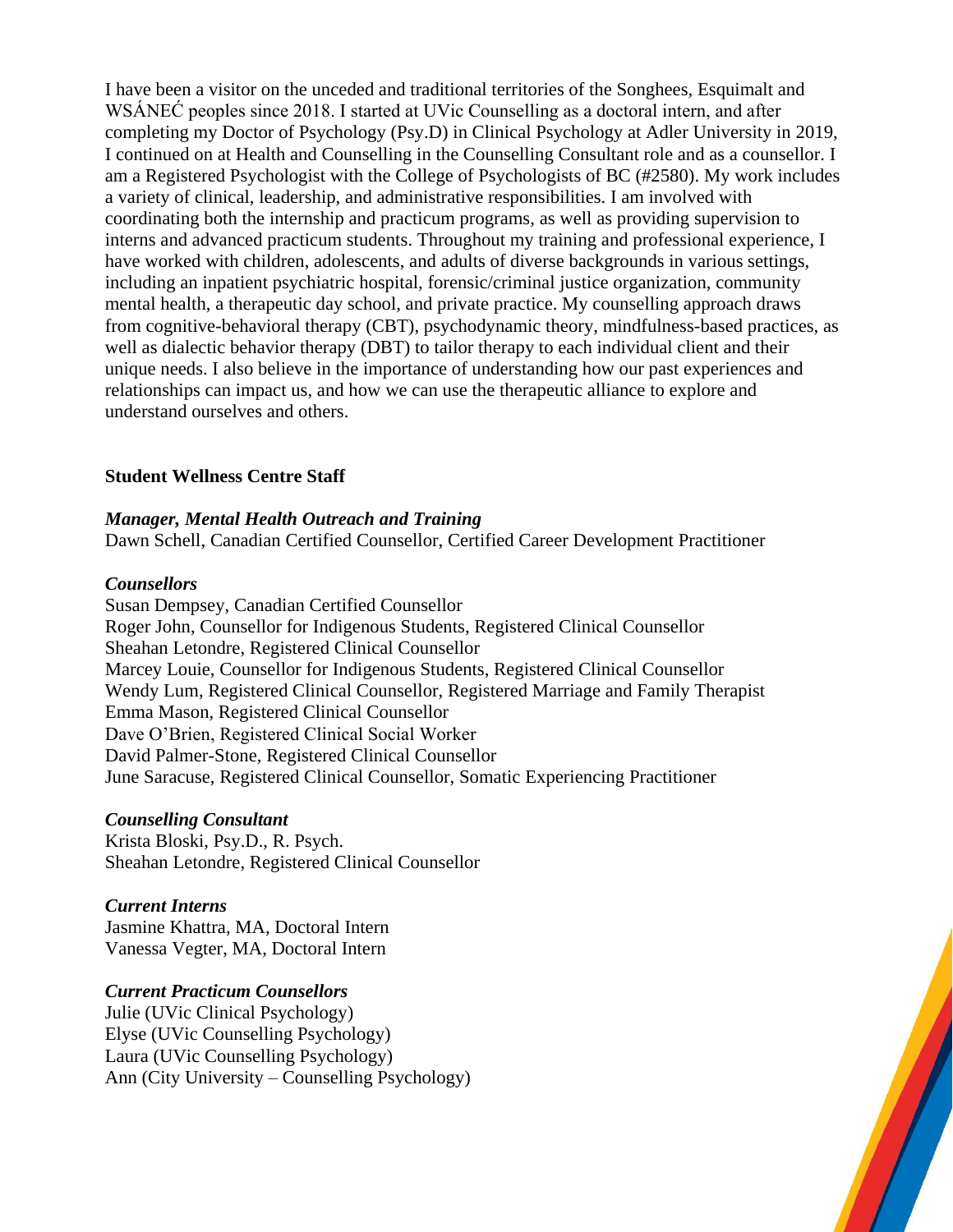*Welcome Team* Anna Fodchuk Tanis Harrison Marie Manalo Vimalavinothini (Vino) Ganeshkumar Geraldine (Geri) Kiss Jett Cooper Carla Garton Stephanie Goodwin Jennifer Ligue Kate Turner Serenity Gaudet

## **Application Details**

We are an APPIC member (**APPIC Member Number 1869**) and will be participating as a member in the APPIC match for the 2022-2023 internship year. Applications to our site are to be submitted through APPIC. We follow all APPIC and NMS policies and procedures for each of the three match phases.

A satisfactory criminal record check will be required of applicants who successfully match to our site in order to provide services to vulnerable populations. For more information on criminal record checks and working with vulnerable populations in British Columbia please review the following links:

[https://www2.gov.bc.ca/gov/content/justice/criminal-justice/bcs-criminal-justice](https://www2.gov.bc.ca/gov/content/justice/criminal-justice/bcs-criminal-justice-system/understanding-criminal-justice/how-works/criminal-records/criminal-record-checks)[system/understanding-criminal-justice/how-works/criminal-records/criminal-record-checks](https://www2.gov.bc.ca/gov/content/justice/criminal-justice/bcs-criminal-justice-system/understanding-criminal-justice/how-works/criminal-records/criminal-record-checks)

<https://www2.gov.bc.ca/gov/content/safety/crime-prevention/criminal-record-check>

## **September 2021 Update**

We have submitted our self-study for Canadian Psychological Association (CPA) accreditation. Note that term of accreditation refers to the academic year in which the site visit takes place. As such, if we have our site visit within the 2021-2022 training year and are successful in becoming accredited, then the interns of 2021-2022 training year will be entering an accredited program. That being said, please note that there is no guarantee that we will be granted accreditation.

For more information, here is the CPA contact information:

CPA's Accreditation Department Email: [accreditationoffice@cpa.ca](mailto:accreditationoffice@cpa.ca) Phone: 613-237-2144, ext. 334 OR Toll-free: 1-888-472-0657 ext. 334 Address: 141 Laurier Avenue West, Suite 702 Ottawa, Ontario K1P 5J3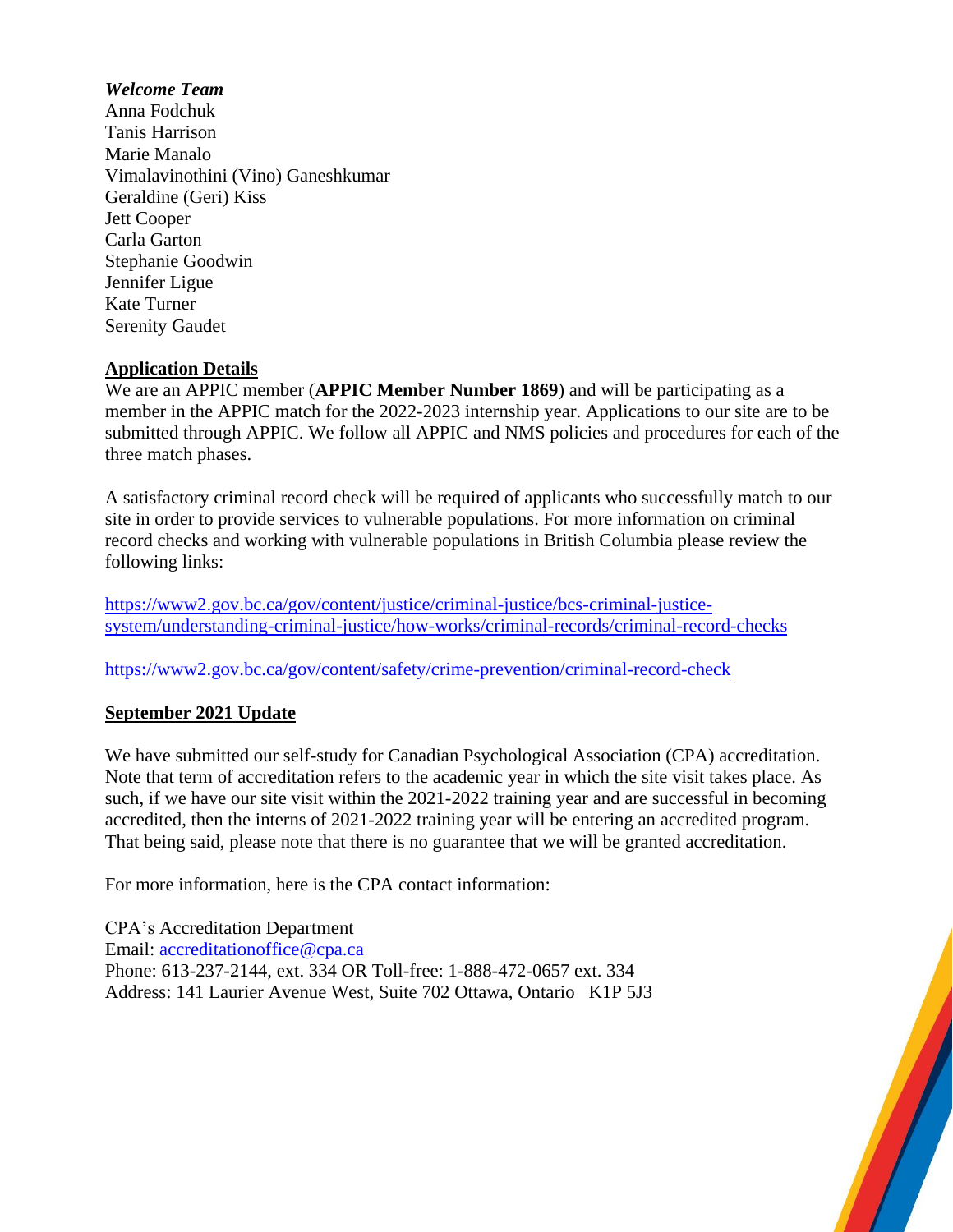For more information about our program, please contact:

Ai-Lan Chia, Ph.D., Reg. Psychologist #1895 Associate Director and Training Director Counselling Services University of Victoria PO Box 3025 STN CSC Victoria BC V8W 3P2 Phone: [1-250-721-8341](tel:1-250-721-8341)

## **THE UNIVERSITY**

The University of Victoria (UVic) is located on the edge of the city of Victoria on Vancouver Island in the Pacific Ocean on Canada's West Coast. UVic is a mid-sized "comprehensive" university offering undergraduate, graduate and professional degrees in many disciplines. As an autonomous degree-granting institution since 1963, it began its history in 1903 as Victoria College in affiliation with Montreal's McGill University. UVic has a teaching staff of over 2,300 and approximately 20,800 students, 3, 200 of them are graduate students. At UVic, we work as uninvited visitors on the traditional territory of the lak<sup>w</sup>anan peoples, and the Songhees, Esquimalt and WSÁNEĆ peoples whose historical relationships with the land continue to this day.

On campus you are close to the ocean, mountains, forest, and city, which serves as a breathtaking West Coast backdrop enriching your overall campus experience. Our campus is located on 402 acres of beautiful, park-like property, just 15 minutes from downtown Victoria and within walking distance of the Pacific Ocean, as well as many shops and restaurants. UVic is consistently ranked among the top five universities in Canada for scientific impact. Our vibrant Pacific Rim community, rich with Indigenous and international perspectives, will inspire you to bold new ways of thinking. It's a unique and welcoming academic setting that extends far beyond borders of campus, across British Columbia, to all corners of the world.

(Adapted from UVic's Discover Your Edge: Undergraduate Viewbook, 2016; and Residence Services: [http://www.uvic.ca/residence/visitors/index.php;](http://www.uvic.ca/residence/visitors/index.php) and the Graduate Student Handbook, 2016).

# **LIVING AND WORKING IN VICTORIA**

The City of Victoria is located in the southern tip of Vancouver Island on the west coast of Canada. It is the Capital of British Columbia and has a population of approximately 80,017 with the larger Capital Regional District (CRD; surrounding municipalities) totaling 355,991<sup>i</sup>. With two universities (UVic and Royal Roads University) and one college (Camosun College), Victoria has a large population of university students. Southeastern Vancouver Island is and has been home to the Songhees, Esquimalt, Tsartlip, Tseycum, Pauquachin, Scia'new, Tsawout, and T'Sou-ke bands, all part of the Saanich Nation of the Coast Salish peoplesii.

"Anchored by the spectacular Inner Harbour, downtown Victoria is the economic heart of the region that includes 13 municipalities. The region's strategic location